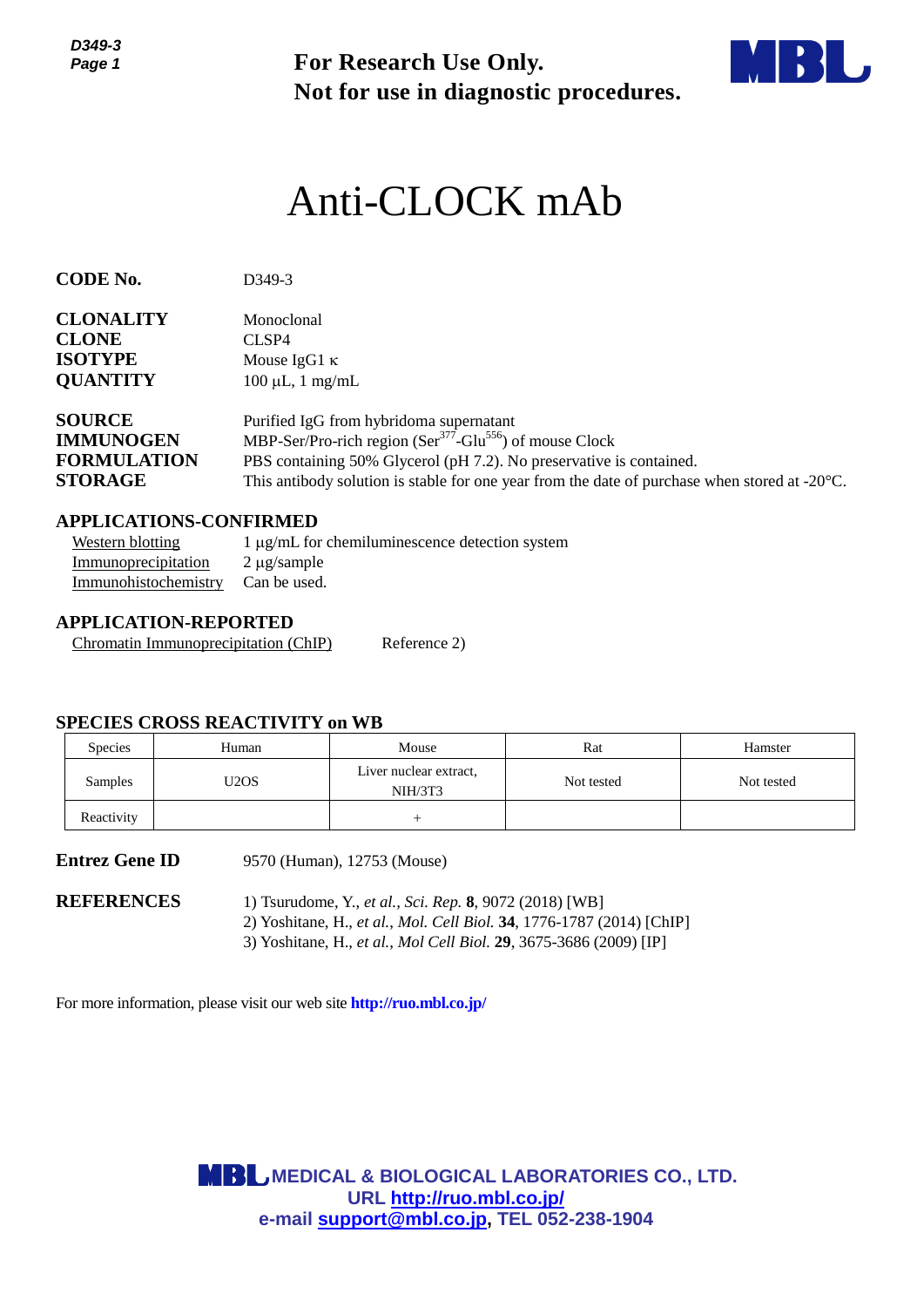*D349-3 Page 2*

# **RELATED PRODUCTS**

| Antibodies          |                                      |
|---------------------|--------------------------------------|
| D333-3              | Anti-CLOCK (Mouse) mAb (CLSP3)       |
| D <sub>349</sub> -3 | Anti-CLOCK mAb (CLSP4)               |
| D <sub>3</sub> 34-3 | Anti-CLOCK (Mouse) mAb (CLNT1)       |
| D <sub>335</sub> -3 | Anti-BMAL1 (Mouse) mAb (B1BH2)       |
| D <sub>361</sub> -3 | Anti-BMAL1 mAb (2F11)                |
| <b>PM087</b>        | Anti-Chrono (Mouse) pAb              |
| PM092               | Anti-NR1D1 (Rev-erb $\alpha$ ) pAb   |
| PM093               | Anti-NR1D2 (Rev-erbβ) pAb            |
| PM091               | Anti-Per1 (Mouse) pAb                |
| <b>PM083</b>        | Anti-Per2 (Mouse) pAb                |
| PM096               | Anti-PER2 (Human) pAb                |
| <b>PM081</b>        | Anti-Cry1 (Mouse) pAb                |
| <b>PM082</b>        | Anti-Cry2 (Mouse) pAb                |
| <b>PM079</b>        | Anti-DBP (Mouse) pAb                 |
| M225-3              | Anti-NFIL3 (E4BP4) chimeric mAb (42) |
| <b>PM097</b>        | Anti-NFIL3 (E4BP4) pAb               |
| <b>PM075</b>        | Anti-GNAT2 (Zebrafish) pAb           |
| CY-P1016            | Anti-SIRT1 pAb                       |
|                     |                                      |

**Kits** 

- CY-1151V2 CycLex® SIRT1/Sir2 Deacetylase Fluorometric Assay Kit Ver.2
- CY-1152V2 [CycLex](http://ruo.mbl.co.jp/dtl/P/CY-1152/)® SIRT2 Deacetylase Fluorometric Assay Kit Ver.2
- CY-1173 CycLex® [CaM-kinase II Assay Kit](http://ruo.mbl.co.jp/dtl/P/CY-1153/)

Recombinant proteins (Human, Active)

- CY-E1151 NAD<sup>+</sup>[-Dependent Deacetylase SIRT1](http://ruo.mbl.co.jp/dtl/P/CY-E1151/)
- CY-E1152 NAD<sup>+</sup>[-Dependent Deacetylase SIRT2](http://ruo.mbl.co.jp/dtl/P/CY-E1152/)
- CY-E1173 CaM-kinase II Positive Control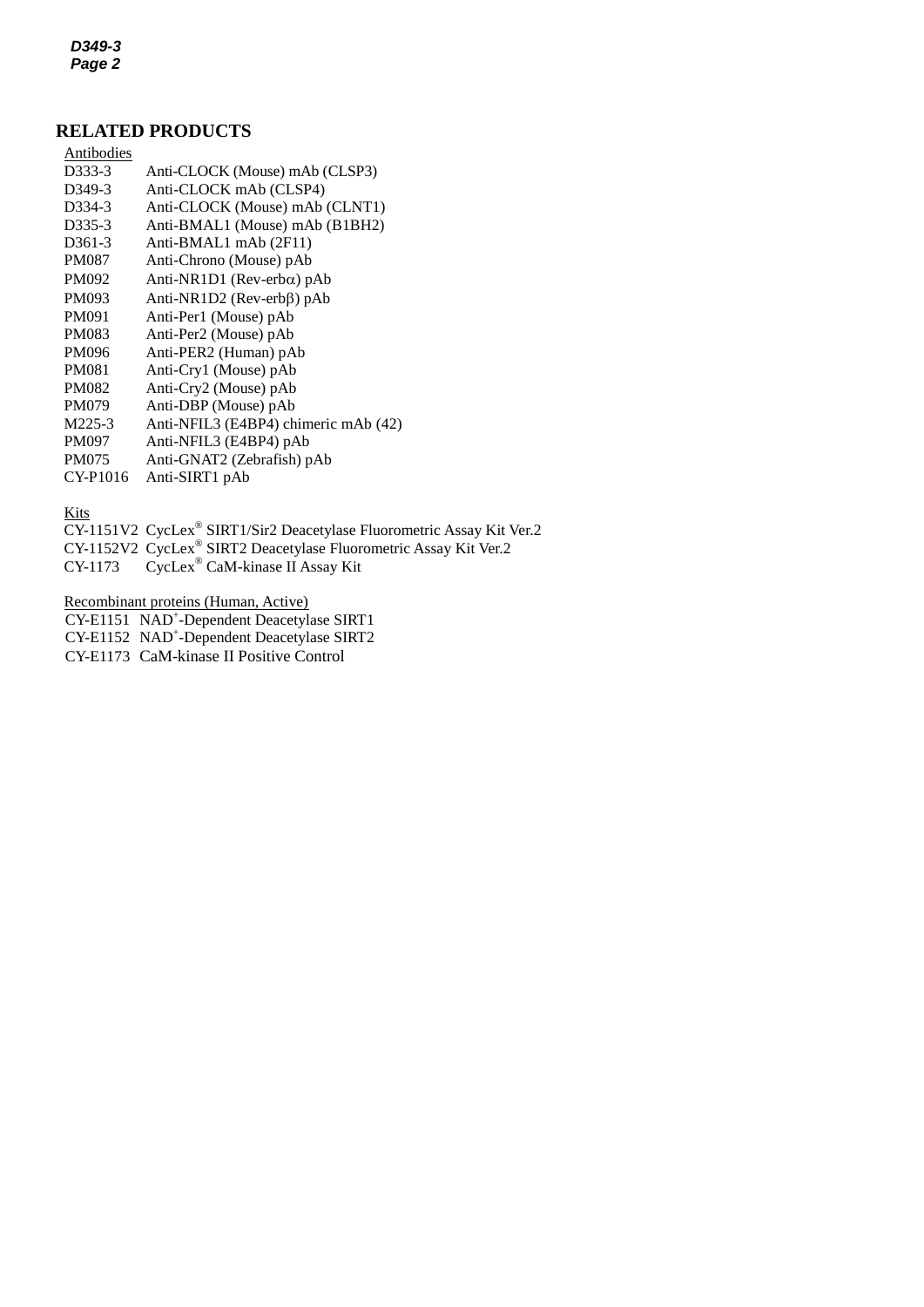## **SDS-PAGE & Western blotting**

- 1) Mix 10  $\mu$ L of Mouse liver nuclear extract with 10  $\mu$ L of Laemmli's sample buffer.
- 2) Boil the sample for 3 min. and centrifuge. Load 20  $\mu$ L of the sample per lane in a 1-mm-thick SDS-polyacrylamide gel (8% acrylamide) for electrophoresis.
- 3) Blot the protein to a polyvinylidene difluoride (PVDF) membrane at 300 mA for 1 hr. in a wet transfer system (Transfer Buffer: 25 mM Tris, 190 mM glycine, 20% MeOH). See the manufacturer's manual for precise transfer procedure.
- 4) To reduce nonspecific binding, soak the membrane in 1% skimmed milk (in TBS, pH 7.2) for 1 hr. at room temperature.
- 5) Incubate the membrane with primary antibody diluted with 1% skimmed milk (in TBS, pH 7.2) as suggested in the **APPLICATION** for 2 hr. at room temperature or overnight at 4°C. (The concentration of antibody will depend on the conditions.)
- 6) Wash the membrane 3 times for 2 min., 5 min. and 10 min. each with 1% skimmed milk (in TBS, pH 7.2).
- 7) Incubate the membrane with 1:5,000 Anti-IgG (Mouse) pAb-HRP (MBL; code no. 330) diluted with 1% skimmed milk (in TBS, pH 7.2) for 2 hr. at room temperature or overnight at 4°C.
- 8) Wash the membrane 3 times for 2 min., 5 min. and 10 min. each with TBS-T [0.05% Tween-20 in TBS].
- 9) Wash the membrane 1 time for 2 min. with TBS.
- 10) Wipe excess buffer on the membrane, and then incubate it with appropriate chemiluminescence reagent for 1 min. Remove extra reagent from the membrane by dabbing with paper towel, and seal it in plastic wrap.
- 11) Expose to an X-ray film in a dark room for 3 min. Develop the film as usual. The condition for exposure and development may vary.

(Positive controls for Western blotting; Mouse liver nuclear extracts)



\*The heavy/light chains derived from IgG in the samples. (These bands are detected depending on a sample.)

#### *Western blot analysis of mouse CLOCK from liver nuclear extracts*

Lane 1: ZT6 (zeitgeber time; 6 h) Lane 2: ZT18 (zeitgeber time; 18 h)

Immunoblotted with Anti-CLOCK (Mouse) mAb (D349-3)

Data were kindly provided by Mr. Kentaro Hirose, Dr. Hikari Yoshitane, and Dr. Yoshitaka Fukada. (Department of Biophysics and Biochemistry, Graduate School of Science, University of Tokyo)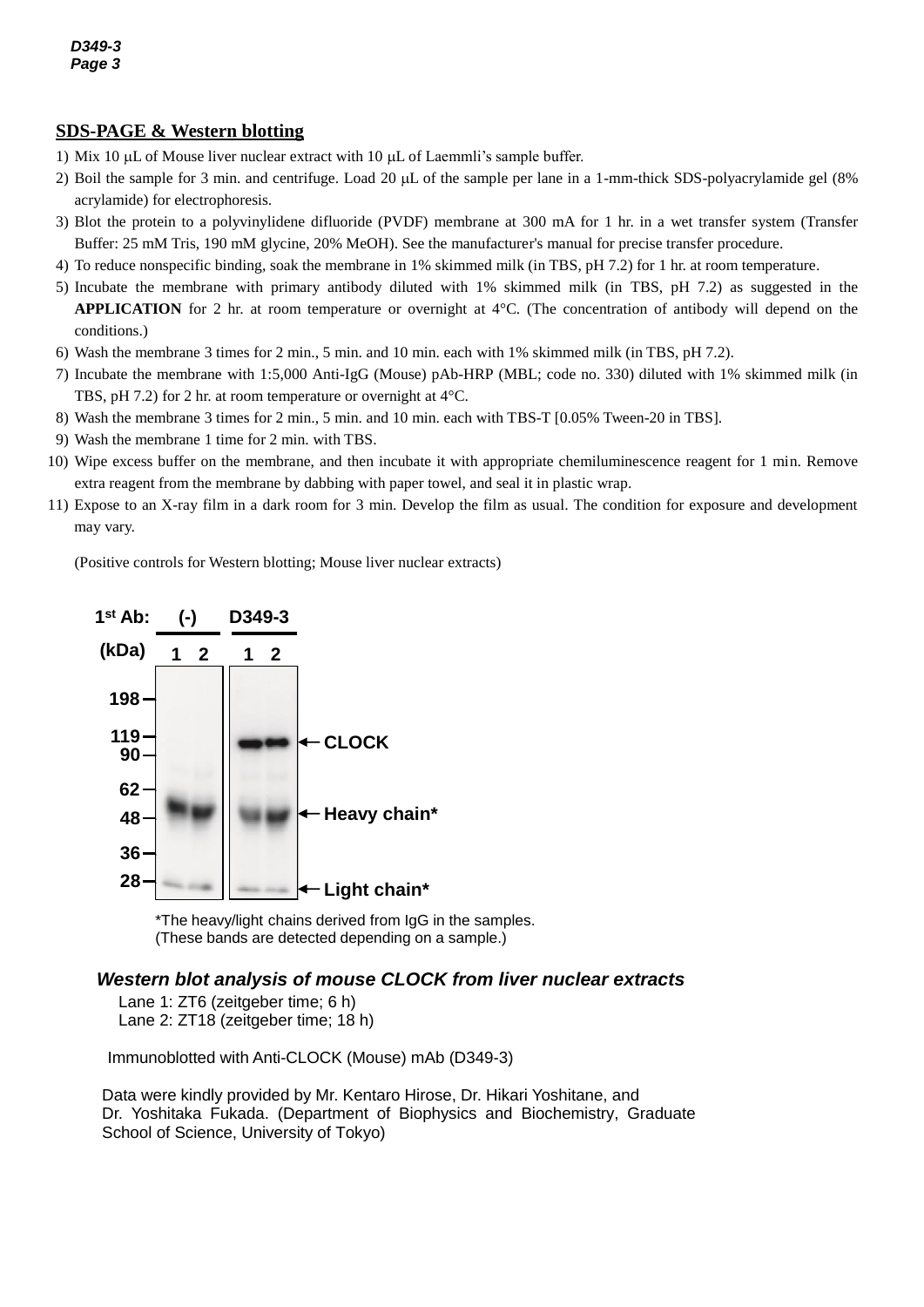



#### *Western blot analysis of CLOCK* Lane 1: NIH/3T3 Lane 2: U2OS Lane 3: Mouse liver nuclear extract, ZT6 (zeitgeber time; 6 h)

Immunoblotted with Anti-CLOCK (Mouse) mAb (D349-3)

# **Chromatin Immunoprecipitation (under evaluation)**



# *Sequencing analysis of immunoprecipitated DNA using Dbp locus*

Sample: Mouse liver nuclear fraction

Antibody: Anti-CLOCK (Mouse) mAb (D349-3; clone CLSP4), 1 µg/20 µL protein G agarose Sequencing: Genome Analyzer IIx (Illumina)

Data were kindly provided by Dr. Hikari Yoshitane, and Dr. Yoshitaka Fukada. (Department of Biophysics and Biochemistry, Graduate School of Science, University of Tokyo)

Reference: Yoshitane, H., *et al., Mol. Cell Biol*. **34**, 1776-1787 (2014) [PMID: 24591654]